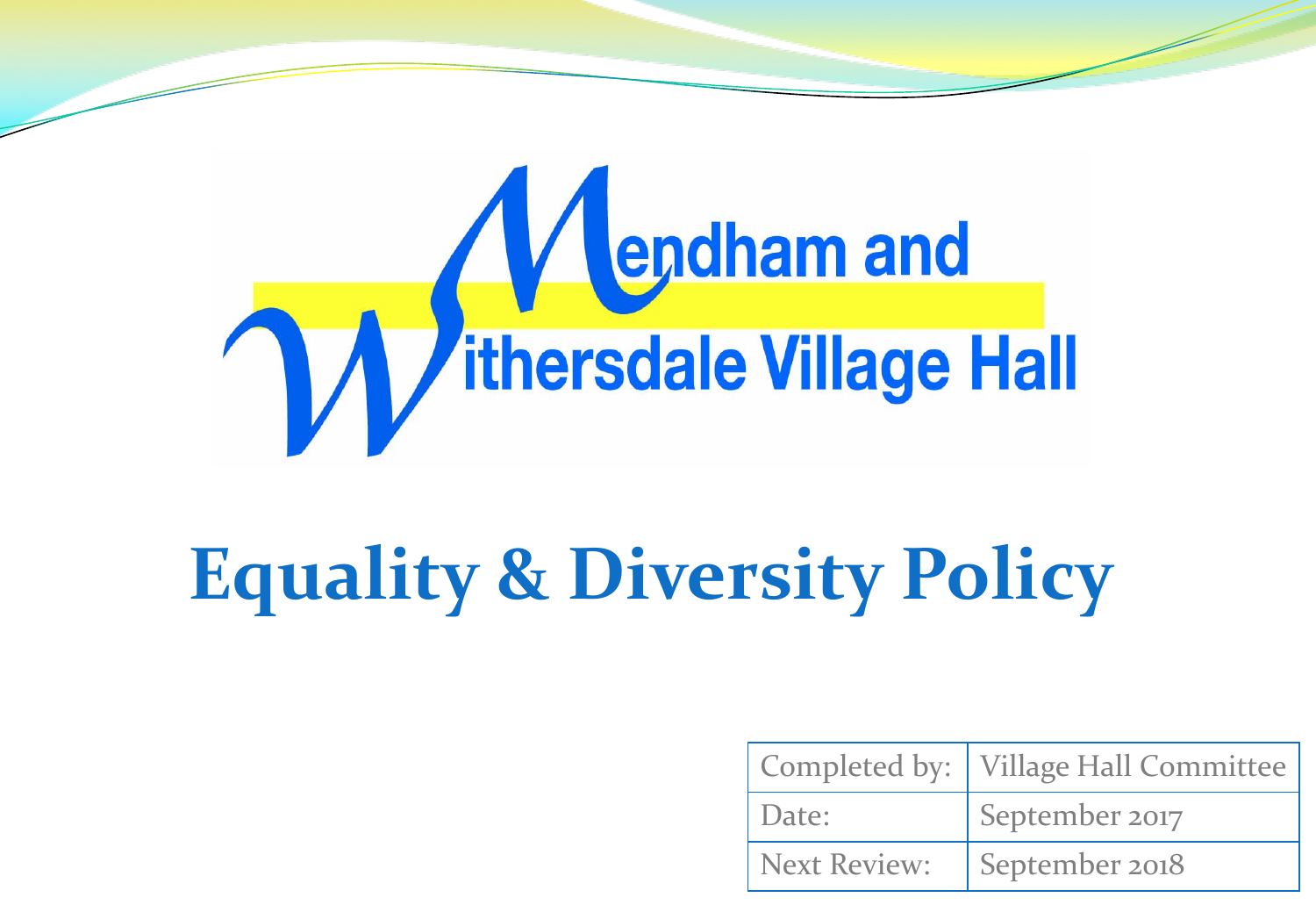## Introduction

Mendham & Withersdale Village Hall ("the Hall") acknowledge that the United Kingdom is diverse in culture, race, beliefs, and religion and believes that no individual or group of people should receive less favourable treatment on the grounds of gender, age, colour, race, nationality, racial or national origins, cultural heritage, disability, marital status, social background, sexual orientation or geographical location.

The Trustees acknowledge that members of these groups are often under-represented, exposed to prejudice and stereotyping, and suffer various disadvantages within our society.

The purpose of this Policy Statement is to set out clearly and fully the positive action that the Hall intend to take to combat direct and indirect discrimination in employment policy, management of the organisation, relationships with other bodies, and the services it provides to the community, community organisations and individuals.

The Hall is committed to providing equality of opportunity in all areas of its work. It aims to overcome discrimination on the grounds mentioned above. The Trustees recognise that positive steps need to be taken to ensure equality of provision in areas of representation, service provision, membership and access and will take action to make this policy effective.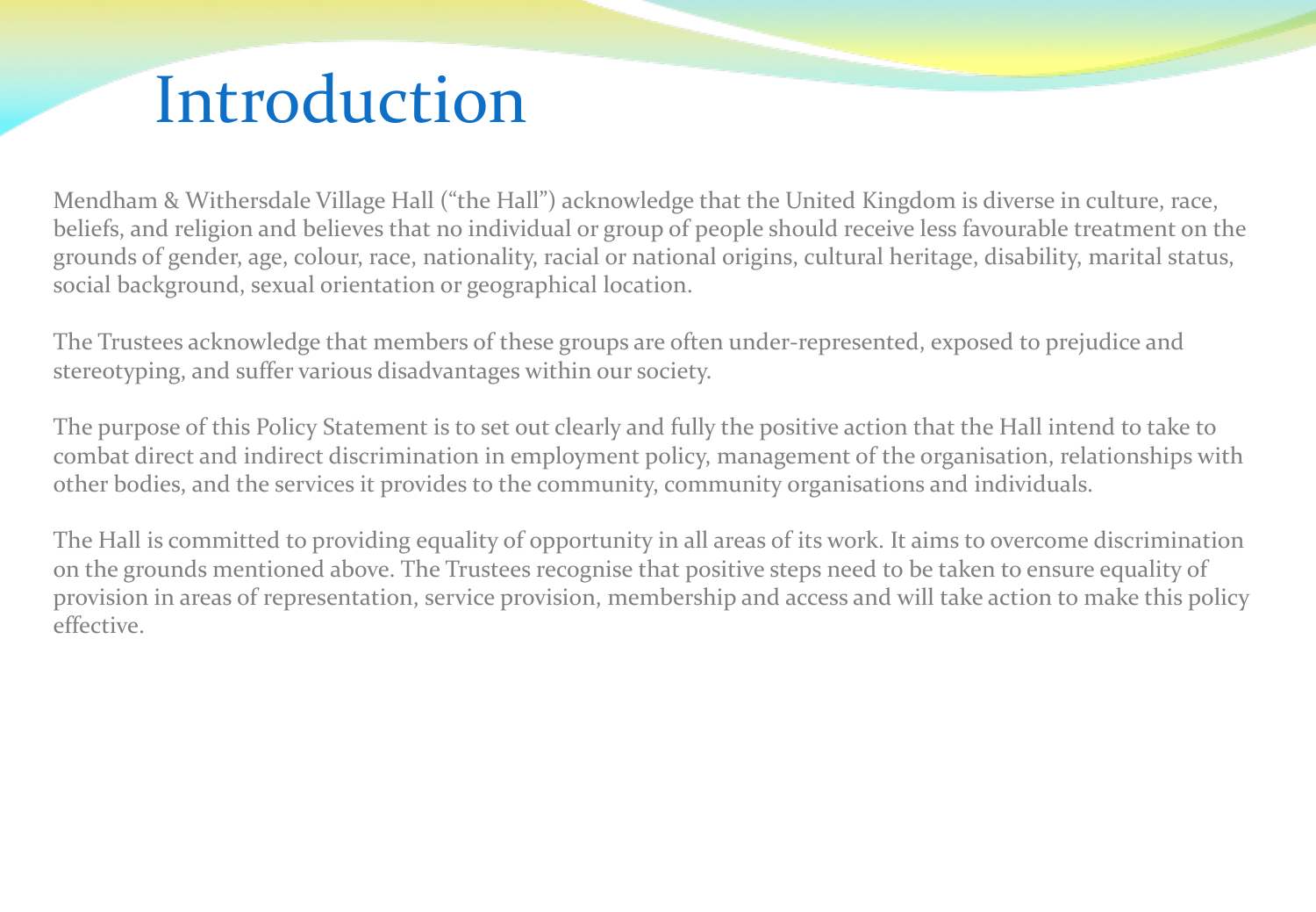

Our aim is to ensure that we become aware of discrimination and the problem it causes.

- The Hall and its Trustees will challenge practices, legislation and institutions, which seek to discriminate against or deny the rights of individuals or groups in any form.
- The Hall and its Trustees will seek to take positive action to address the inequalities in our society.
- The Hall and its Trustees are committed to the equal opportunities policy set out in this document and will work to develop, improve and monitor it.

### **The Equal Opportunities Policy and Code of Practice Legislation**

The Trustees acknowledge the definitions of various groups of people who are vulnerable to discrimination as set out in the relevant legislation. The Trustees will support and implement the legislation and will work to ensure that no person protected by the legislation is discriminated against unlawfully, and that any positive obligations and duties are performed.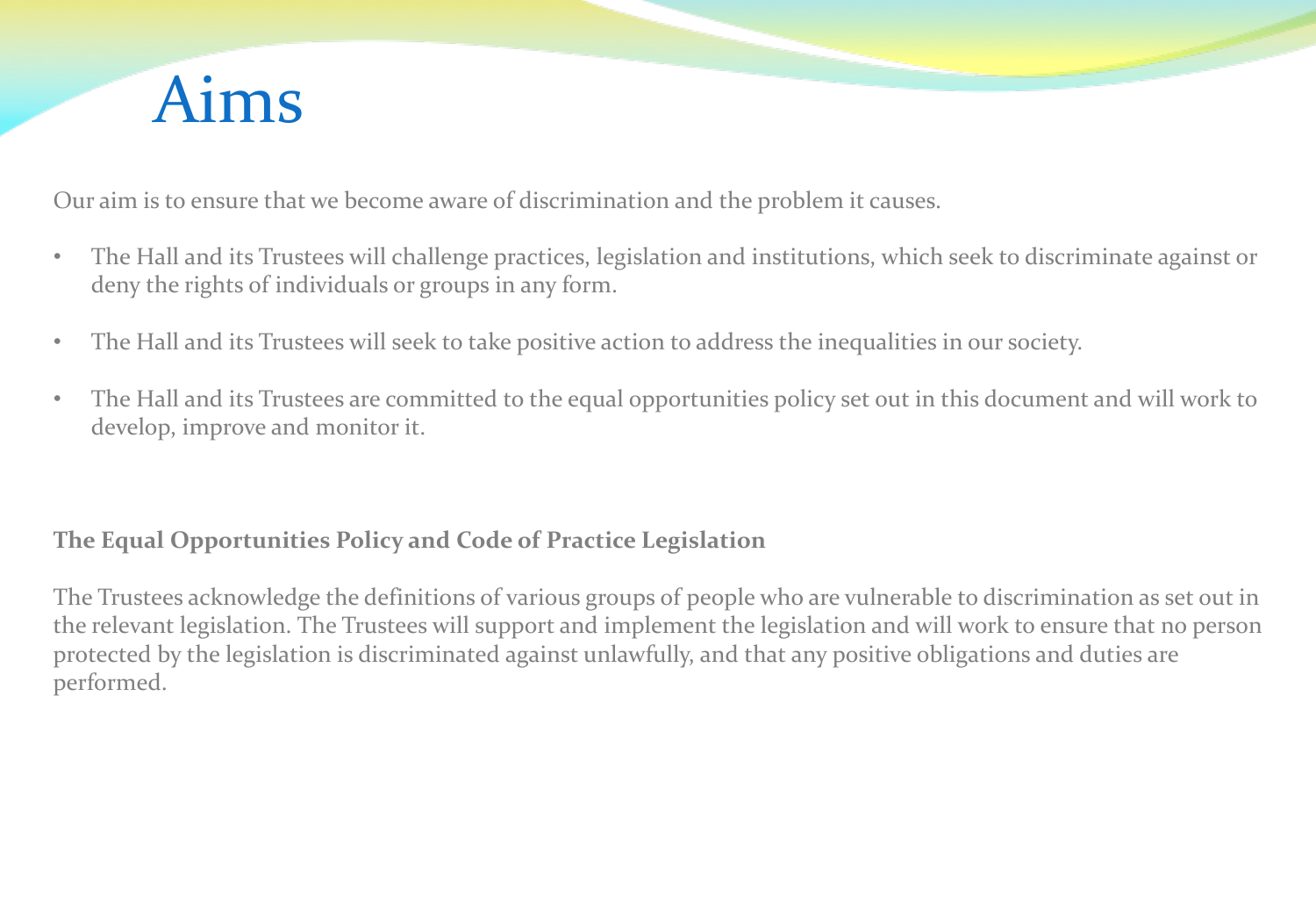# Commitments

The Trustees gives the following specific commitments.

### **Disabled**

The Trustees recognise that the legislation applies to persons who are not apparently disabled or ill.

### **Age**

The Hall Trustees believe that people of all ages have skills experiences and ideas, which are equally valid, and have valid needs, expectations and aspirations.

#### **Ethnic Minorities**

The Trustees will be alert to any implications of its services and actions for potential unlawful discrimination. The Trustees will challenge racism in any form and will encourage its users to do the same.

#### **Gender and Sexual Orientation**

Sexist policies, practices and attitudes (including policies, practices and attitudes which may relate to sexual orientation and gender re-assignment) will be challenged, and users will be encouraged to do the same. **Religion and Belief** 

The Trustees endorse the right of each individual to his or her own religious beliefs or the absence of a belief.